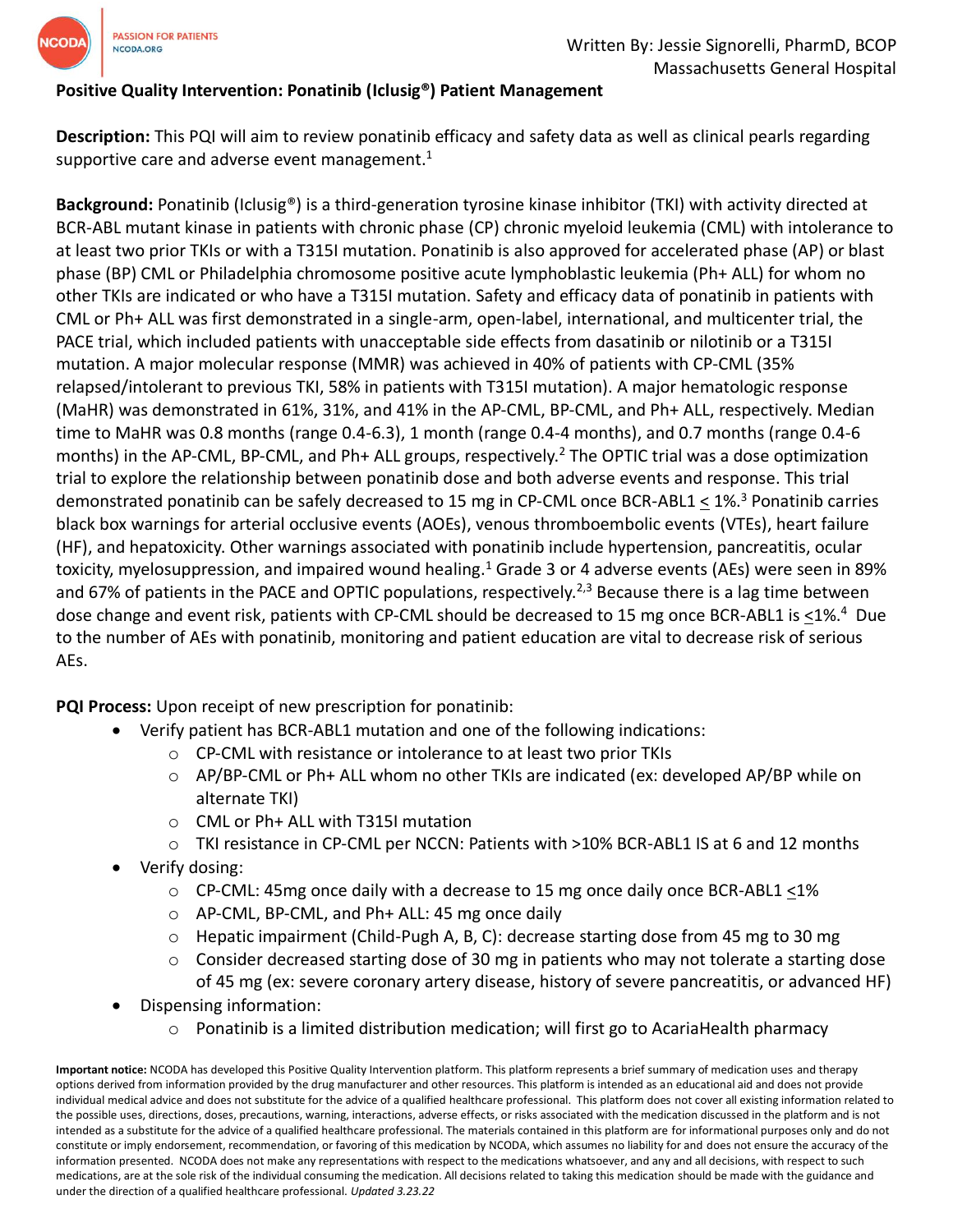

- o If ponatinib is needed urgently, prescription should read "blast crisis" or "emergency"
- o For more information on dispensing, visit: Iclusigdirect.com or call 1-833-291-2773. Hours of operation are 8:30am to 8:00pm EST
- $\circ$  Ponatinib is available as 10 mg, 15 mg, 30 mg, and 45 mg tablets
- Screen for drug interactions:
	- $\circ$  Advise patients to avoid grapefruit products as it may increase the amount of ponatinib in their blood and therefore increase their risk of adverse reactions
	- o Avoid coadministration with CYP3A4 strong inducers
	- o Increase QTc monitoring with concomitant QTc prolonging medications
	- $\circ$  If coadministration with CYP3A4 inhibitors cannot be avoided, decrease dose as follows:

| Recommended ponatinib dose for coadministration with strong CYP3A4 inhibitors |                                                          |  |  |
|-------------------------------------------------------------------------------|----------------------------------------------------------|--|--|
| Current ponatinib dose                                                        | Recommended ponatinib dose with strong CYP3A4 inhibition |  |  |
| 45 mg once daily                                                              | 30 mg once daily                                         |  |  |
| 30 mg once daily                                                              | 15 mg once daily                                         |  |  |
| 15 mg once daily                                                              | 10 mg once daily                                         |  |  |
| 10 mg once daily                                                              | Avoid coadministration                                   |  |  |

- Laboratory monitoring:
	- o Baseline: CBC, CMP, ECG, Mg, fasting glucose, lipid panel, blood pressure, comprehensive eye exam, TLS labs, consider baseline ECHO/MUGA, clinical cardiovascular assessment
	- $\circ$  Every 2 weeks for the first 3 months, then monthly or as clinically indicated: CBC
	- $\circ$  Every 2 weeks for the first 2 months then monthly or as clinically indicated: lipase
	- o Monthly or as clinically indicated: LFTs, ECG
	- $\circ$  If concern for pancreatitis: amylase, lipase, triglycerides
- Dosage modification for adverse reactions: See supplemental

| Dose reduction       | Dosage for Patients with CP-CML   | Dosage for patients with AP-CML, |
|----------------------|-----------------------------------|----------------------------------|
|                      |                                   | <b>BP-CML, and Ph+ ALL</b>       |
| First                | 30 mg once daily                  | 30 mg once daily                 |
| Second               | 15 mg once daily                  | 15 mg once daily                 |
| <b>Third</b>         | 10 mg once daily                  | Permanently discontinue in       |
| Subsequent reduction | Permanently discontinue if unable | patients unable to tolerate 15mg |
|                      | to tolerate 10mg once daily       | once daily                       |

- Supportive care:
	- $\circ$  Patients with cardiovascular risk factors should be referred to a cardiologist<sup>5</sup>
	- o Blood pressure should be well controlled prior to starting ponatinib if possible
	- $\circ$  Consider optimizing cardiovascular disease (CAD) risk factors including diabetes, hypertension, hyperlipidemia, history of CAD including myocardial infarction
	- o Consider statin therapy if indicated: to decrease risk of drug interactions, consider a statin that is not a substrate of CYP3A4 including rosuvastatin or pravastatin, especially if for the treatment of Ph+ ALL where patients will be on multiple chemotherapy and supportive care
	- o Consider aspirin 81 mg PO daily for CAD event prophylaxis, however, there has not yet been data demonstrating the benefit of this intervention<sup>6</sup>

**Important notice:** NCODA has developed this Positive Quality Intervention platform. This platform represents a brief summary of medication uses and therapy options derived from information provided by the drug manufacturer and other resources. This platform is intended as an educational aid and does not provide individual medical advice and does not substitute for the advice of a qualified healthcare professional. This platform does not cover all existing information related to the possible uses, directions, doses, precautions, warning, interactions, adverse effects, or risks associated with the medication discussed in the platform and is not intended as a substitute for the advice of a qualified healthcare professional. The materials contained in this platform are for informational purposes only and do not constitute or imply endorsement, recommendation, or favoring of this medication by NCODA, which assumes no liability for and does not ensure the accuracy of the information presented. NCODA does not make any representations with respect to the medications whatsoever, and any and all decisions, with respect to such medications, are at the sole risk of the individual consuming the medication. All decisions related to taking this medication should be made with the guidance and under the direction of a qualified healthcare professional. *Updated 3.23.22*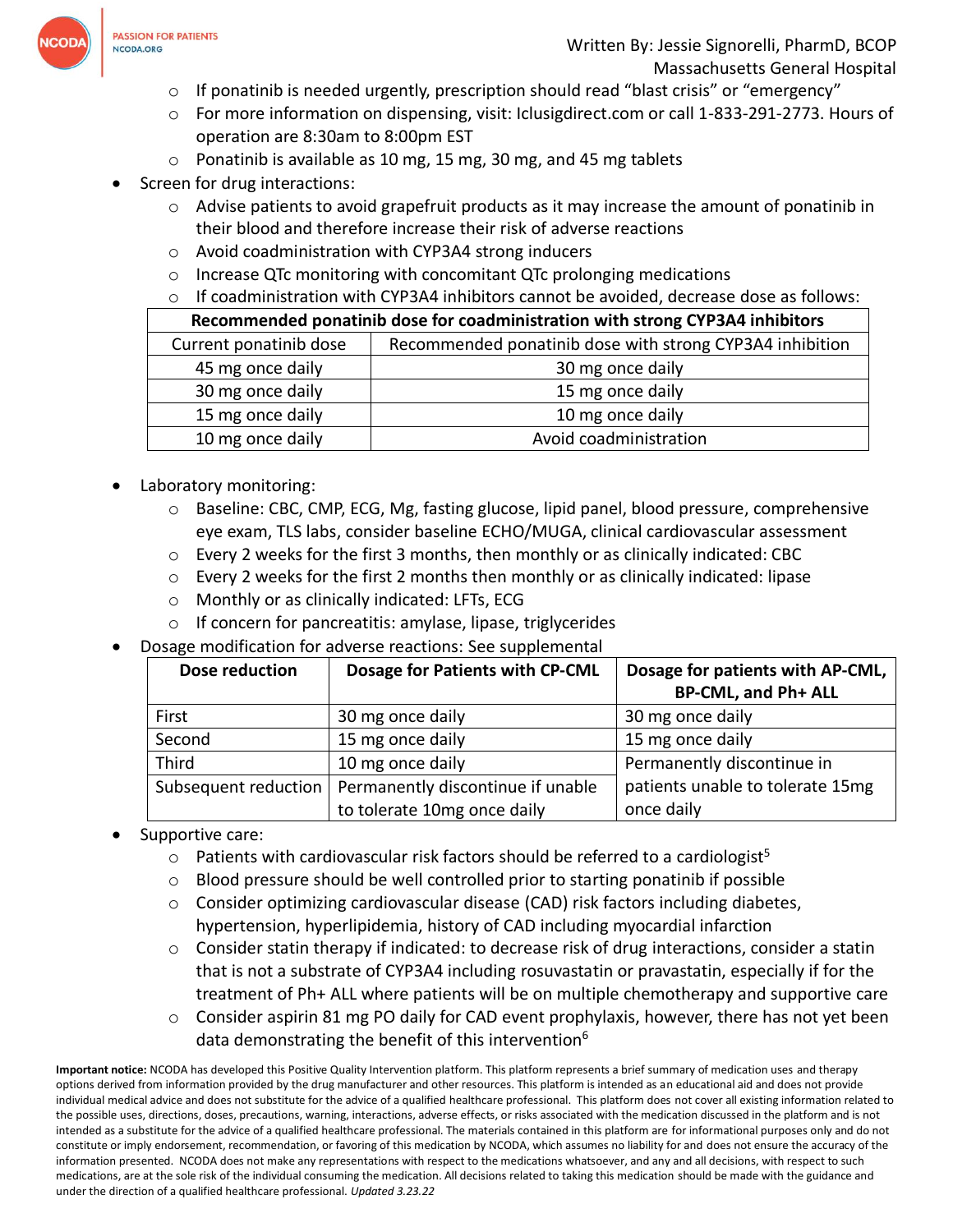

## **Patient Centered Activities:**

- Provide [Oral Chemotherapy Education \(OCE\)](https://www.oralchemoedsheets.com/sheets/Ponatinib_Patient_Education.pdf) sheet
- Administer with or without food
- If a dose is missed, skip the dose and take the next dose at the regularly scheduled time
- Educate patients how to monitor their blood pressure, log recordings and bring to appointments
- Monitor patients for signs or symptoms of bleeding and advise patient to contact provider with any of the following: vomiting blood or vomit that looks like coffee grounds, pink/brown urine or red/black/tary stools, coughing up blood/clots, unusual bleeding/bruising of skin, menstrual bleeding that is heavier than normal, unusual vaginal bleeding, nose bleeds that happen often, drowsiness/difficulty being awakened, confusion, headache, or change in speech  $2$
- Educate patients to contact provider if surgery is planned, as ponatinib can impair wound healing
	- o Withhold ponatinib treatment for ≥ 1 week prior to elective surgery and do not administer for  $\geq$  2 weeks following major surgery and until adequate wound healing <sup>1</sup>
- Patient Assistance: [NCODA Financial Assistance Tool](https://www.ncoda.org/financial-assistance/)

## **References:**

- 1. ICLUSIG (ponatinib) [prescribing information]. Lexington, MA: Takeda Pharmaceuticals America, Inc.
- 2. Cortes JE, Kim DW, Pinilla-Ibarz J, et al. Ponatinib efficacy and safety in Philadelphia chromosome-positive leukemia: final 5-year results of the phase 2 PACE trial. Blood. 2018 Jul 26;132(4):393-404.
- 3. Cortes JE, Apperley J, Lomaia E, et al. OPTIC primary analysis: a dose-optimization study of 3 starting doses of ponatinib. J Clin Oncol. 2021;39(15).
- 4. Dorer DJ, Knickerbocker RK, Baccarani M, et al. Impact of dose intensity of ponatinib on selected adverse events: Multivariate analyses from a pooled population of clinical trial patients. Leuk Res. 2016 Sep;48:84-91. doi: 10.1016/j.leukres.2016.07.007. Epub 2016 Jul 22. PMID: 27505637.
- 5. NCCN Clinical Practice Guidelines in Oncology. Chronic myeloid leukemia. Version 1.2022. Available at:
- [https://www.nccn.org/professionals/physician\\_gls/pdf/cml.pdf.](https://www.nccn.org/professionals/physician_gls/pdf/cml.pdf) 6. Steegmann JL, Baccarani M, Breccia M, et al. European LeukemiaNet recommendations for the management and avoidance of adverse events of treatment in chronic myeloid leukaemia. Leukemia. 2016 Aug;30(8):1648-71. doi: 10.1038/leu.2016.104. Epub 2016 Apr 28. PMID: 27121688; PMCID: PMC4991363.

**Important notice:** NCODA has developed this Positive Quality Intervention platform. This platform represents a brief summary of medication uses and therapy options derived from information provided by the drug manufacturer and other resources. This platform is intended as an educational aid and does not provide individual medical advice and does not substitute for the advice of a qualified healthcare professional. This platform does not cover all existing information related to the possible uses, directions, doses, precautions, warning, interactions, adverse effects, or risks associated with the medication discussed in the platform and is not intended as a substitute for the advice of a qualified healthcare professional. The materials contained in this platform are for informational purposes only and do not constitute or imply endorsement, recommendation, or favoring of this medication by NCODA, which assumes no liability for and does not ensure the accuracy of the information presented. NCODA does not make any representations with respect to the medications whatsoever, and any and all decisions, with respect to such medications, are at the sole risk of the individual consuming the medication. All decisions related to taking this medication should be made with the guidance and under the direction of a qualified healthcare professional. *Updated 3.23.22*